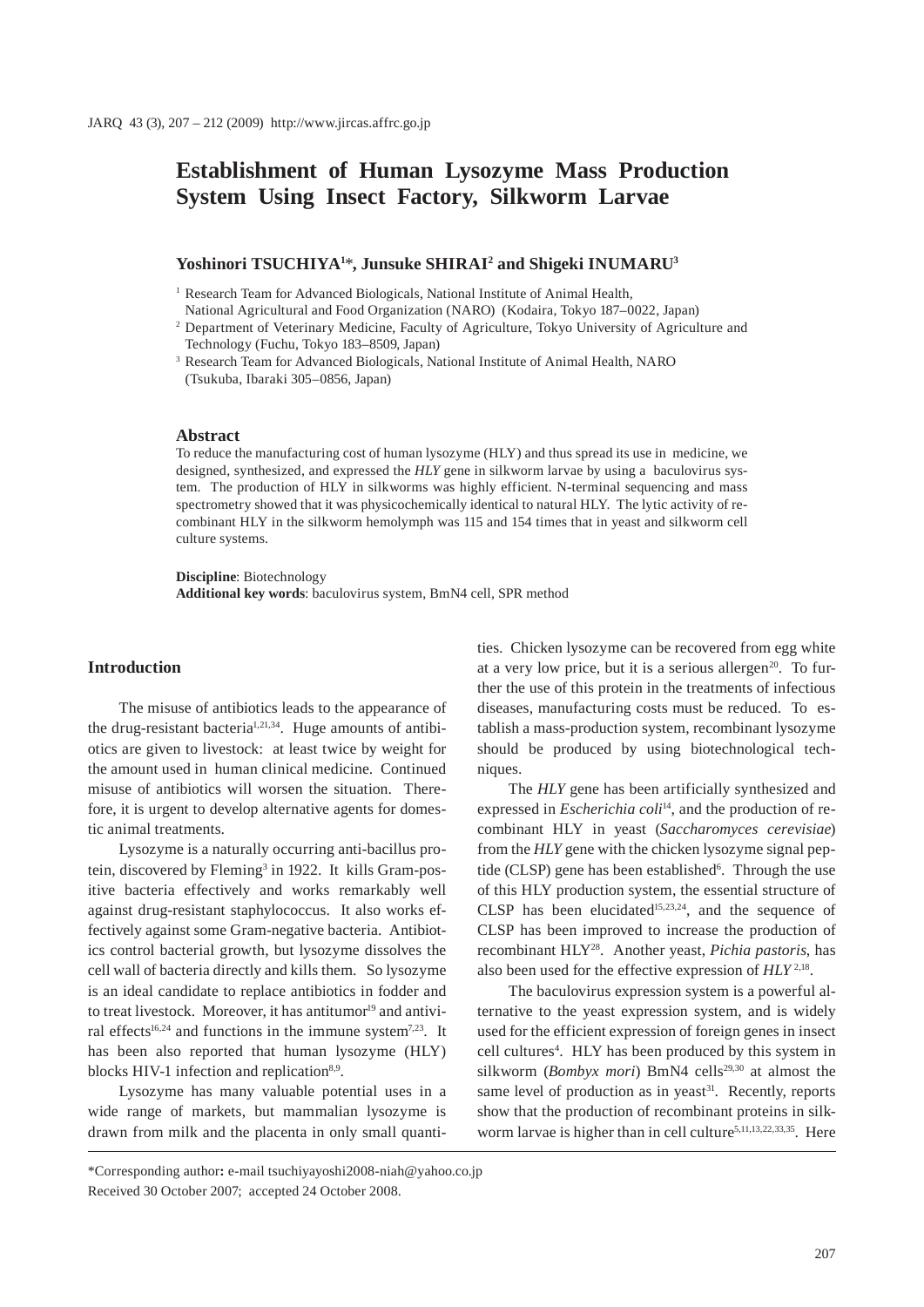#### Y. Tsuchiya, J. Shirai & S. Inumaru

we expressed *HLY* in silkworm larvae to establish a system for large-scale HLY production.

### **Materials and methods**

#### **1. Preparation of synthetic human lysozyme gene**

We designed the gene encoding HLY from a previously reported sequence<sup>6,14</sup>. The sequence was connected to the gene for chicken lysozyme signal peptide (CLSP) and synthesized by the SPR (self polymerase reaction) method<sup>27,32</sup> from 8 synthetic DNA oligomers (Fig.1). This 473-bp artificial gene was constructed as shown in Fig. 2, cloned into plasmid pUC19 (Toyobo, Osaka, Japan). The sequence was confirmed by sequencing, and then excised again by endonuclease digestion (*Kpn*I/*Aat*I). The fragment was then re-cloned into the same sites of the transfer vector pBK283 (Nosan Corp., Yokohama, Japan). The resulting recombinant transfer vector was named pBK283-HLY.

#### **2. Construction of HLY recombinant baculovirus**

The silkworm nuclear polyhedrosis virus BmNPV was used to express the artificial *HLY* gene. Fig. 3 shows the procedure used to prepare the recombinant baculovirus and to produce the recombinant HLY by infection of silkworm cells or larvae with the virus. As described before<sup>10</sup>, pBK283-HLY and the genomic DNA of BmNPV were co-transfected with Lipofectin into the cell line BmN4. Plaques produced by the viruses created by the co-transfection were screened by their turbidity, and clear plaques were selected. Recombinant virus was isolated by three rounds of plaque purification. The resultant re-

| $-18$                                                                                                             | $-10$  | $-1$ $+1$        |  |
|-------------------------------------------------------------------------------------------------------------------|--------|------------------|--|
|                                                                                                                   |        |                  |  |
| $\star \star^1$ caggtaccgaattcgatgaggtctttgctaatcttggtgctttgcttcctgcccctggctgctctggggaaggttttcga $^{80}$          |        |                  |  |
| ↑ Kpn I                                                                                                           |        |                  |  |
| $+10$                                                                                                             |        |                  |  |
| ArgCysGluLeuAlaArgThrLeuLysArgLeuGlyMetAspGlyTyrArgGlyIleSerLeuAlaAsnTrpMetCysLeuAla                              |        |                  |  |
| ********************************** <sup>121</sup> gacggttaccgtggtatctctttggctaactggatgttttggcc                    |        |                  |  |
| gcaacacttaaccggtcttgaaacttctctaacccatacctgccaatggcaccatagag140***********************                             |        |                  |  |
|                                                                                                                   | $+50$  |                  |  |
| LysTrpGluSerGlyTyrAsnThrArgAlaThrAsnTyrAsnAlaGlyAspArgSerThrAspTyrGlyIlePheGlnIleAsn                              |        |                  |  |
| aagtgggaatctggttacaacactagagctactaa <sup>200</sup> *********************** <sup>231</sup> cggtatcttccaaattaac     |        |                  |  |
| *************** <sub>181</sub> atgttgtgatctcgatgattgatgttgcggccactggcaagatgactgatgccatagaaggtttaattg              |        |                  |  |
|                                                                                                                   |        |                  |  |
| SerArgTyrTrpCysAsnAspGlyLysThrProGlyAlaValAsnAlaCysHisLeuSerCysSerAlaLeuLeuGlnAspAsn                              |        |                  |  |
| tctagatactggtgtaacgacggtaagactccaggcgccgttaacgcctgtcacttgtctt310*********************                             |        |                  |  |
| agatctatgac <sub>260</sub> *************************** <sub>291</sub> attgcggacagtgaacagaacaagacgaaacaacgttctgttg |        |                  |  |
|                                                                                                                   | $+100$ |                  |  |
| IleAlaAspAlaValAlaCysAlaLysArgValValArgAspProGlnGlyIleArgAlaTrpValAlaTrpArgAsnArgCys                              |        |                  |  |
| ************** <sup>351</sup> ctgtgctaagagagtcgttagagacccacaaggtatcagagcttgggtcgcttggcgtaacagatgt                 |        |                  |  |
|                                                                                                                   |        |                  |  |
|                                                                                                                   | $+130$ |                  |  |
| GlnAsnArgAspValArgGlnTyrValGlnGlyCysGlyValStpStp--------                                                          |        |                  |  |
|                                                                                                                   |        |                  |  |
| $g$ ttttgt $ctctg$ cagt $ctg$ ttatgcaagtt $cc$ caaca $cc$ acagatta $ctag$ t $ccg$ ga $_{473}$                     |        |                  |  |
|                                                                                                                   |        | $\uparrow$ Aat I |  |
|                                                                                                                   |        |                  |  |

## **Fig. 1. The sequence of the synthetic human lysozyme gene**

The superscript numbers indicate the positions in the synthetic DNA oligonucleotides used for the assembly of the synthetic *HLY* gene connected to the chicken lysozyme signal peptide gene. The italic numbers above the amino acid sequence shows the positions in the mature human lysozyme (+) and the chicken lysozyme signal peptide (–).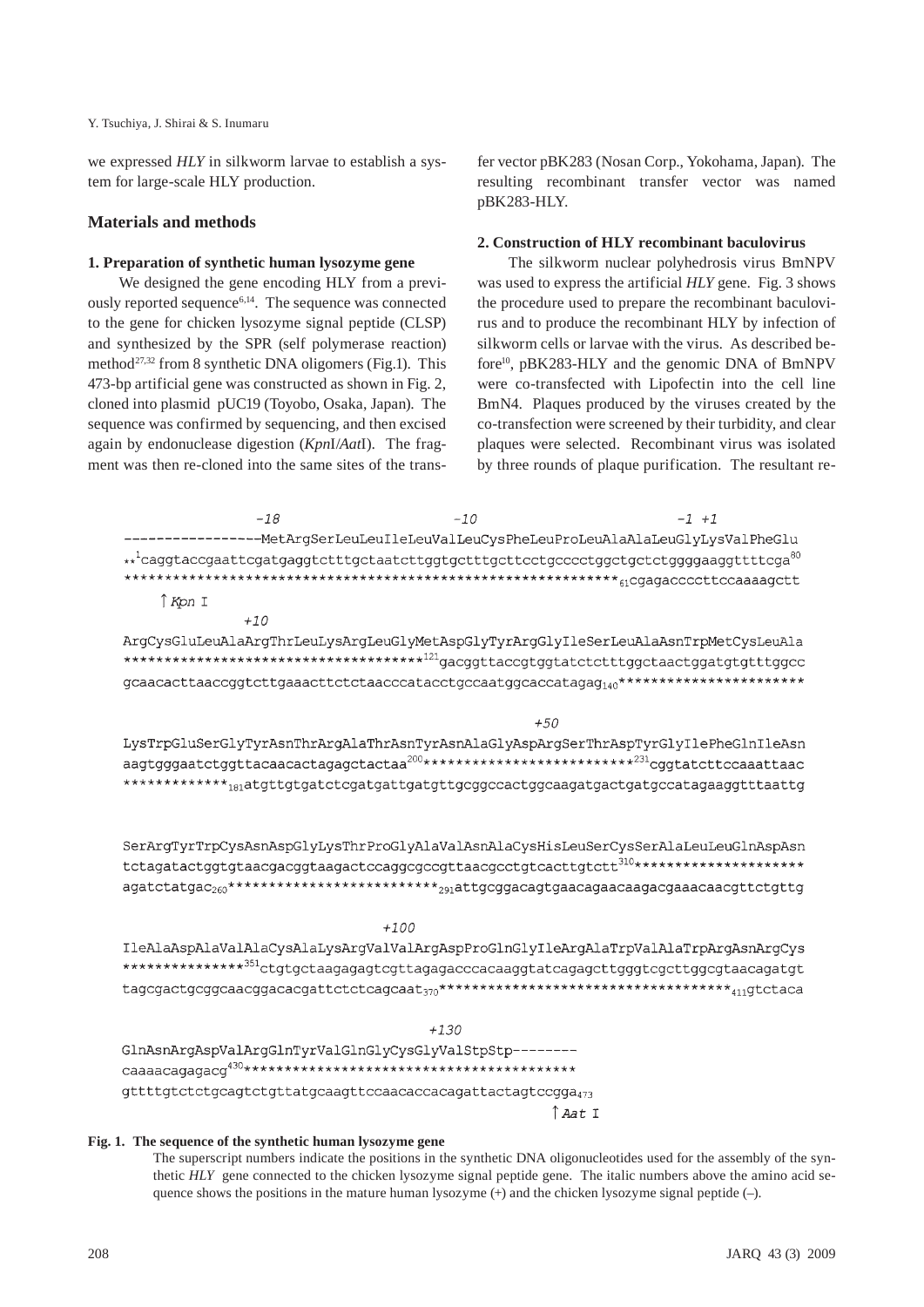combinant virus was named BmNPV-HLY.

#### **3. Recombinant HLY production in insect cell**

To produce the recombinant HLY from BmN4 cells, we infected cells with BmNPV-HLY at a multiplicity of infection of 0.1 and cultured them in TC-100 medium (Nosan) containing 10% fetal bovine serum at 28°C. The culture fluid was sampled on the third and fifth days of culture and centrifuged at 800 ×*g* for 10 min, and the supernatants were recovered for further analysis.

## **4. Recombinant HLY production in silkworm**

To produce recombinant HLY in silkworm larvae, we injected 50 µL BmN4 cell culture fluid containing  $10^9$ pfu/mL of BmNPV-HLY into each of 20 silkworms. The virus-infected hemolymph was recovered on the third and fifth days (10 silkworms each day) by cutting of the abdominal legs in 50 mM Na-phosphate buffer (pH 6.4), supplemented with 0.1% N-phenylthiourea. The hemolymph was centrifuged at 800 ×*g* for 10 min, and the supernatants was recovered for further analysis.

#### **5. Measurement of lytic activity against bacteria**

To confirm the presence of HLY, we photometrically measured the lytic activities of supernatants by a modification of the method of Mörsky $6,12$ . The assay sample (200 µL) was added to 800 µL of a cell suspension of *Micrococcus lysodeikticus* (0.15 mg/mL) in 50 mM Naphosphate buffer (pH 6.4). The initial decrease in the absorbance at 450 nm  $(A<sub>450</sub>)$  caused by the lysis of bacterial cells was measured at 25°C for 5 min. A decrease of 0.001 in  $A_{450}$  per min was taken as 1 unit/mL. The lytic activity of the culture fluid of yeast cells carrying a YEp vector containing *CLSP-HLY*25,26 was also measured with the same analysis.

## **6. Biophysical analysis of recombinant HLY recovered from silkworm**

To distinguish the recombinant HLY from silkworm proteins in the hemolymph, we performed 2D gel electrophoresis<sup>17</sup>. We applied 25  $\mu$ L of supernatants to isoelectric focusing (Amersham Bioscience Immobline DryStrip gel, pH 6–11, 7 cm) as the first dimension, then used slab gel electrophoresis (4%–12% polyacrylamide gradient gel, 10 cm  $\times$  10 cm) as the second dimension. The protein spots were visualized with Coomassie brilliant blue staining. To sequence the N-terminal amino acids, we blotted the spot corresponding to HLY onto PVDF membrane and analyzed it with a PPSQ-23 protein sequencer (Shimadzu Corp., Tokyo, Japan). We also analyzed the HLY on PVDF membrane by matrix-assisted laser desorption/ionization time-of-flight (MALDI-TOF)



**Fig. 2. The procedure for the construction of the human lysozyme gene by SPR**

Black arrows show a DNA oligomer  $(5\rightarrow 3)$ . For the synthesis of the synthetic gene coding HLY connected to chicken lysozyme signal peptide, seven 80-mer DNA oligomers and one 63-mer DNA oligomer were used. Using plus gene and minus gene as both template and primer with 20-30 bases of cohesive ends, we synthesized double-stranded DNAs.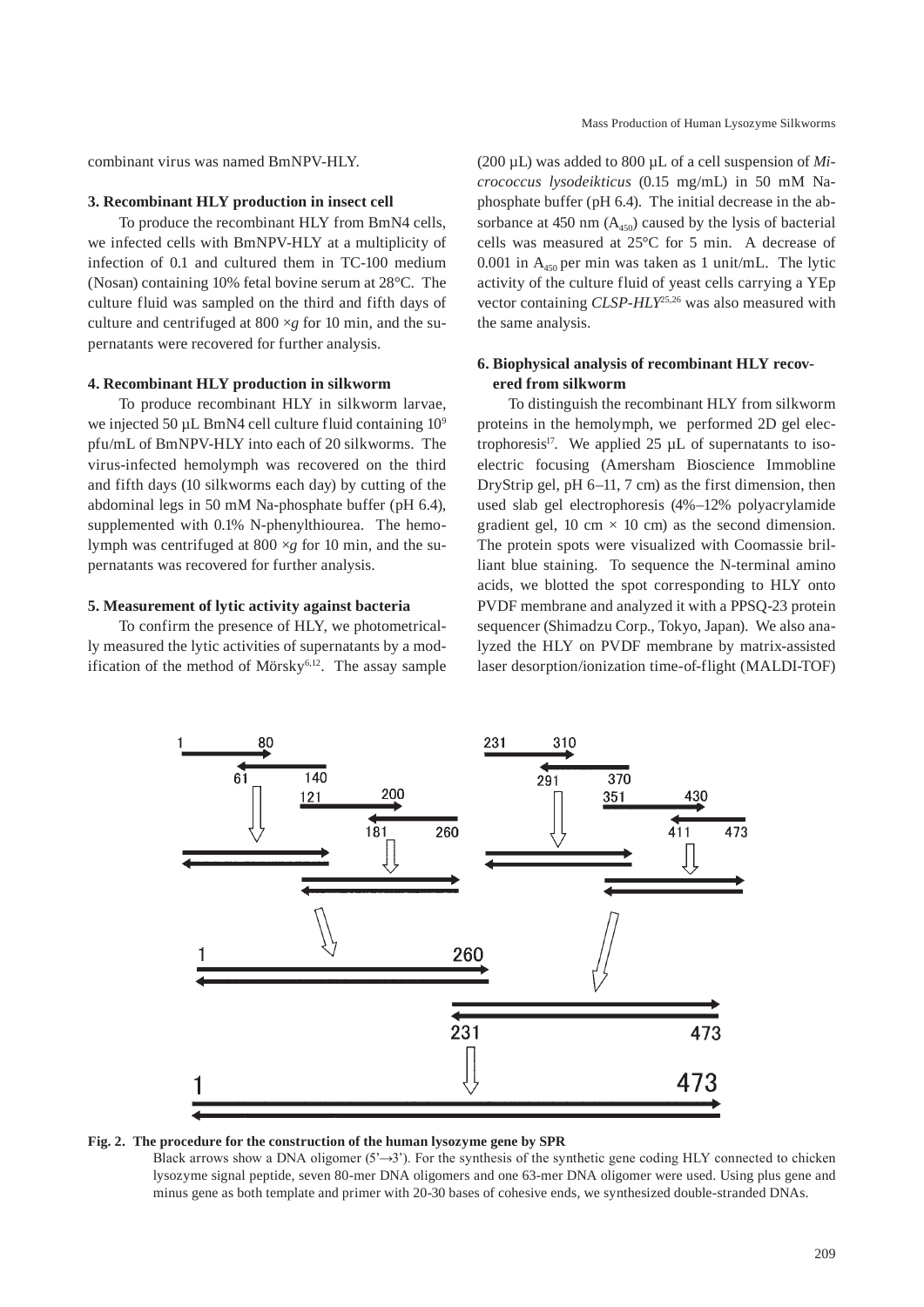Y. Tsuchiya, J. Shirai & S. Inumaru

AXIMA-CFR mass spectrometer (Shimadzu) to measure the molecular weight.

#### **Results and Discussion**

Synthetic gene (HLY with CLSP)

Using eight synthetic DNA oligomers (63–80-mer; Fig. 1), we constructed a 473-bp *HLY* gene connected to the *CLSP* gene<sup>27,32</sup> (Fig. 2). Sequencing revealed 12.5% of the complete sequence. Analysis of the other 87.5% revealed mutations at random sites away from the end of the DNA oligomers used for synthesis. These results correspond with a previous report<sup>32</sup>.

Figure 4 shows the result of 2D-PAGE analysis of the hemolymph recovered from control silkworm larvae (Fig. 4A) and larvae infected with BmNPV-HLY (Fig. 4B). In the hemolymph from infected silkworm larvae, but not in the control, there was a spot of 14–15 kDa in the basic area of the isoelectric gel (arrow in Fig. 4B). We assume that the spot is HLY, because it is the only difference. In addition, the molecular weights of the spot is consistent with the theoretical value of HLY (14.70 kDa); and as the isoelectric point of HLY is 9.28, it is sure to be located in the basic area of the gel. We analyzed the spot by both N-terminal sequencing and mass spectrometry. The first five amino acid residues (Lys-Val-Phe-Glu-Arg) of the protein in the spot were completely consistent with those of HLY. This result indicates that the chicken lysozyme signal peptide functions and is cleaved correctly in silkworm. Moreover, the molecular weight measured by mass spectrometry (14.68077 kDa) was also consistent with that of HLY. These results confirm that recombinant HLY (rHLY) was produced in the hemolymph of silkworm larvae infected with BmNPV-HLY, and that rHLY is physicochemically identical to natural HLY.

At 5 days after inoculation with BmNPV-HLY, we recovered 4.7 mL of hemolymph from 10 silkworms (0.47 ± 0.14 mL/silkworm). The amount collected differed with each silkworm's level of activity before inoculation: we collected  $0.30 \pm 0.03$  mL/silkworm from four silkworms with low activity (group A),  $0.58 \pm 0.02$  mL from 3 silkworms with moderate activity (group B), and  $0.59 \pm 1$ 0.02 mL from 3 silkworms with high activity (group C).



**Fig. 3. Construction of BmNPV-HLY and injection into silkworms**



#### **Fig. 4. 2D gel electrophoresis of hemolymph from silkworm larvae**

A: hemolymph sample from uninfected silkworm larvae; B: hemolymph sample from infected silkworm larvae (5 days after inoculation with BmN-PV-HLY). In B, the arrow indicates a protein of 14- 15 kDa, which we assume is human lysozyme.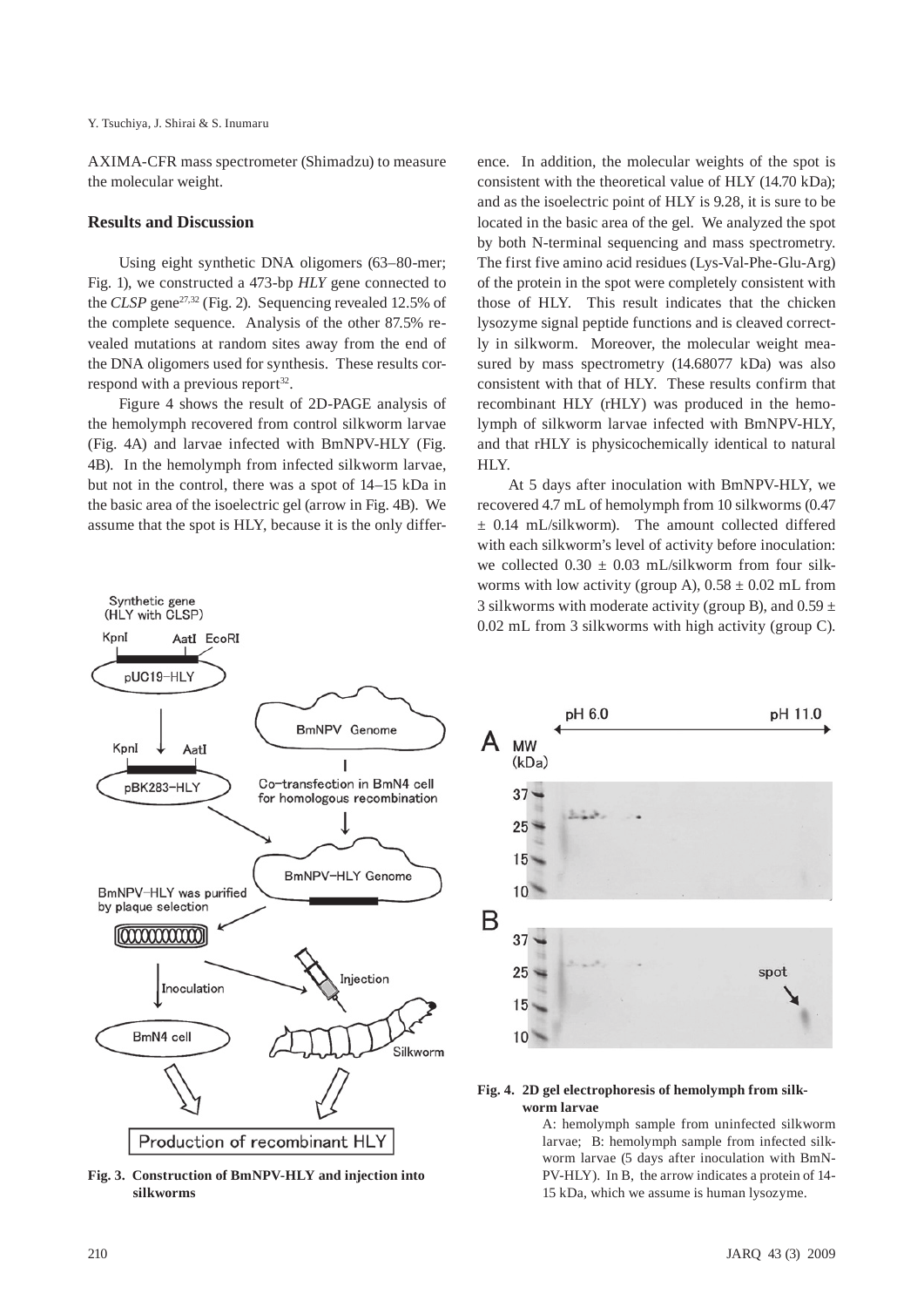The lytic activity of the pooled hemolymph was 8075  $\pm$ 38 units/mL in group A,  $7100 \pm 67$  units/mL in group B, and 7067  $\pm$  157 units/mL in group C. We think that the silkworms in group C experienced early proliferation of the virus because they weakened, and the production of HLY was higher than in other silkworms. Because the silkworms died early, the amount of hemolymph collected was small. It is necessary to examine how to maximize production by balancing the amount of protein collected and the vitality of the silkworms.

Figure 5 shows the lytic activity of recombinant HLY. The production of recombinant HLY by *Saccharomyces cerevisiae* was small<sup>6,26,29</sup>. In comparison, the silkworm larvae produced very large amounts of recombinant HLY. Surprisingly, the lytic activity of HLY in the hemolymph of silkworm reached  $7200 \pm 100$  units/mL, against only  $62.8 \pm 4.5$  units/mL in yeast (115 $\times$ ) and 46.7  $\pm$  5.6 units/mL in BmN4 cells (154 $\times$ ).

One silkworm can produce 0.47 mL of hemolymph. Therefore 1000 silkworms would produce 470 mL of hemolymph, equivalent in activity to 54 L of yeast culture fluid (470  $\times$  115 = 54,050 mL). Large-scale culture facilities are needed to culture 54 L of yeast, yet 1000 silkworms can be raised cheaply and easily on a desktop. Moreover, yeast culture requires advanced technical knowledge and skills, but no special techniques are needed for breeding silkworms. The law requires us to keep silkworms infected with the recombinant virus a P1Alevel containment facility, the lowest level in Japan. To meet this requirement, it is necessary to prevent the animals from escaping. For the silkworm, a simple box is enough. In addition, the host range of BmNPV is very narrow, and the virus infects only by moth in the wild. Therefore, it is highly unlikely that a larva of a wild silkworm such as *Bombyx mandarina* would enter a P1A facility, ingest the recombinant virus, and take it out of the facility again.

We think that the HLY production system established in this research will revolutionize the agriculture of developing countries. With our recombinant virus, HLY can be produced very easily in silkworm larvae, even with no knowledge of genetic engineering. HLY is far more expensive than the silk produced by sericulture. HLY is useful as an antibacterial agent, and has antiviral effects against retroviruses such as  $H*IV*<sup>8,9</sup>$ . Low-priced HLY produced by silkworms might prove beneficial around the world.

## **Acknowledgments**

This work was supported by grants from the Japan Livestock Technology Association.



**Fig. 5. Production of human lysozyme by silkworm larvae**

- A decrease of 0.001 in absorbance at 450 nm per min was taken as 1 unit/mL.
- $\square$ : Yeast (previous result in Tsuchiya et al. 1993<sup>23</sup>)
- : BmN4 cell (monolayer culture)
- $\Box$ : Silkworm larvae (haemolymph)

#### **References**

- 1. Capita, R. (2007) Variation in *Salmonella* resistance to poultry chemical decontaminants, based on serotype, phage type, and antibiotic resistance patterns. *J. Food Protect*., **70**, 1835–1843.
- 2. Digan, M. E. (1989) Continuous production of a novel lysozyme via secretion from the yeast, *Pichia pastoris*. *Bio/ Technol*., **7**, 160–164.
- 3. Fleming, A. (1992) On a remarkable bacteriolytic element found in tissues and secretions. *Proc R. Soc. B,* **93**, 306– 317.
- 4. Inumaru, S. et al. (1998) Expression of biologically active recombinant porcine GM-CSF by baculovirus gene expression system. *Immunol. Cell Biol*., **76**, 195–201.
- 5. Inumaru, S. et al. (2000) High-efficient expression of porcine IL-2 with recombinant baculovirus infected silkworm, *Bombyx mori*. *Biotechnol. Bioprocess Eng*., **5**, 146–149.